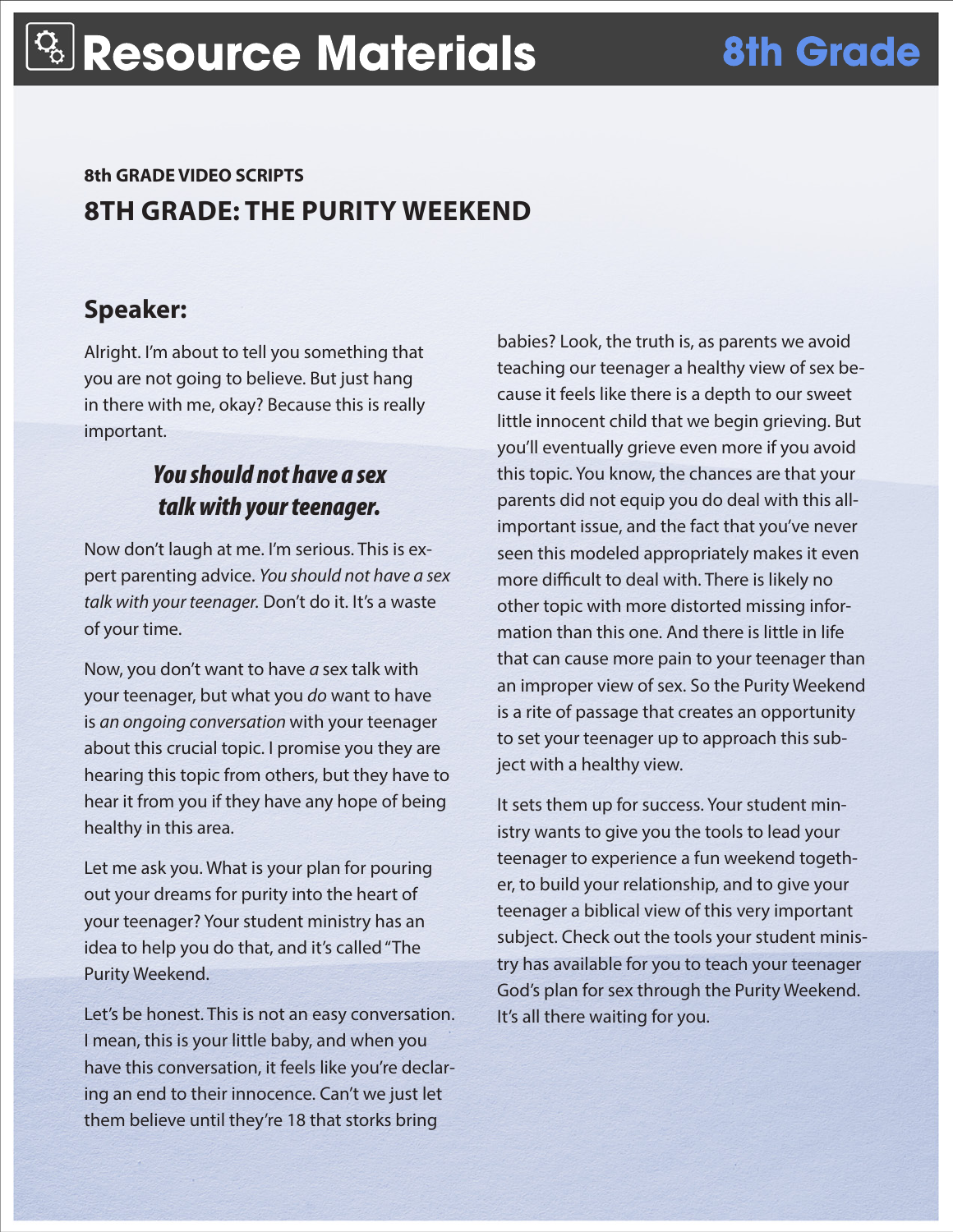# PARENT GUIDE FOR 8TH GRADE: PURITY WEEKEND

# **Speaker:**

The 8th grade rite of passage is centered on purity. Hopefully, you haven't run out of the room screaming. We know this is one of the toughest, most awkward conversations for a parent to have with their teenager. We've created several resources to help you through this rite of passage. The discussion of sex and purity will take place during a fun weekend trip or event that you will plan with your student. This doesn't take away from how serious and important this discussion is. A trip or fun event will help ease some of that tension.

The first step is to plan your trip. We recommend that this event be with one parent and one teenager. Many families have made this with a father and son or a mother and daughter event. We understand that this is not always possible. It may not be best for your family. This doesn't have to be a budget buster. Plan something that you can afford and think of ways to make this a fun, memorable event for both of you.

Before the weekend begins, make sure to let your student know your plans. Let them know specifically when you plan to discuss this topic with them on the trip. That way there is no surprise, and they can prepare for the discussion. Do this at a place that is both private and comfortable for both of you. A crowded restaurant is not a good idea.

Give your teenager a symbol--a symbol to remember this conversation and the commitment you make to one another. Many parents give a ring to represent their commitment to purity. That ring can then be exchanged with the wedding ring at their future wedding ceremony. Whatever you choose, make it something special and appropriate for the commitment they are making. We have provided downloadable resources to help you navigate through this weekend. The first is full of tips on how to pull off a successful Purity Weekend. Those resources provide you with a special guide,

 *We know this is one of the toughest, most awkward conversations for a parent to have with their teenager!*

Scripture references, and a prayer guide to help you prepare for your talk with your teenager. We know that even the most prepared parents can be thrown a curve ball now and then by their teenagers. Because of that, we have created a list of tough questions that teenagers often ask about this topic, along with a biblically based answer, so that you're not caught off